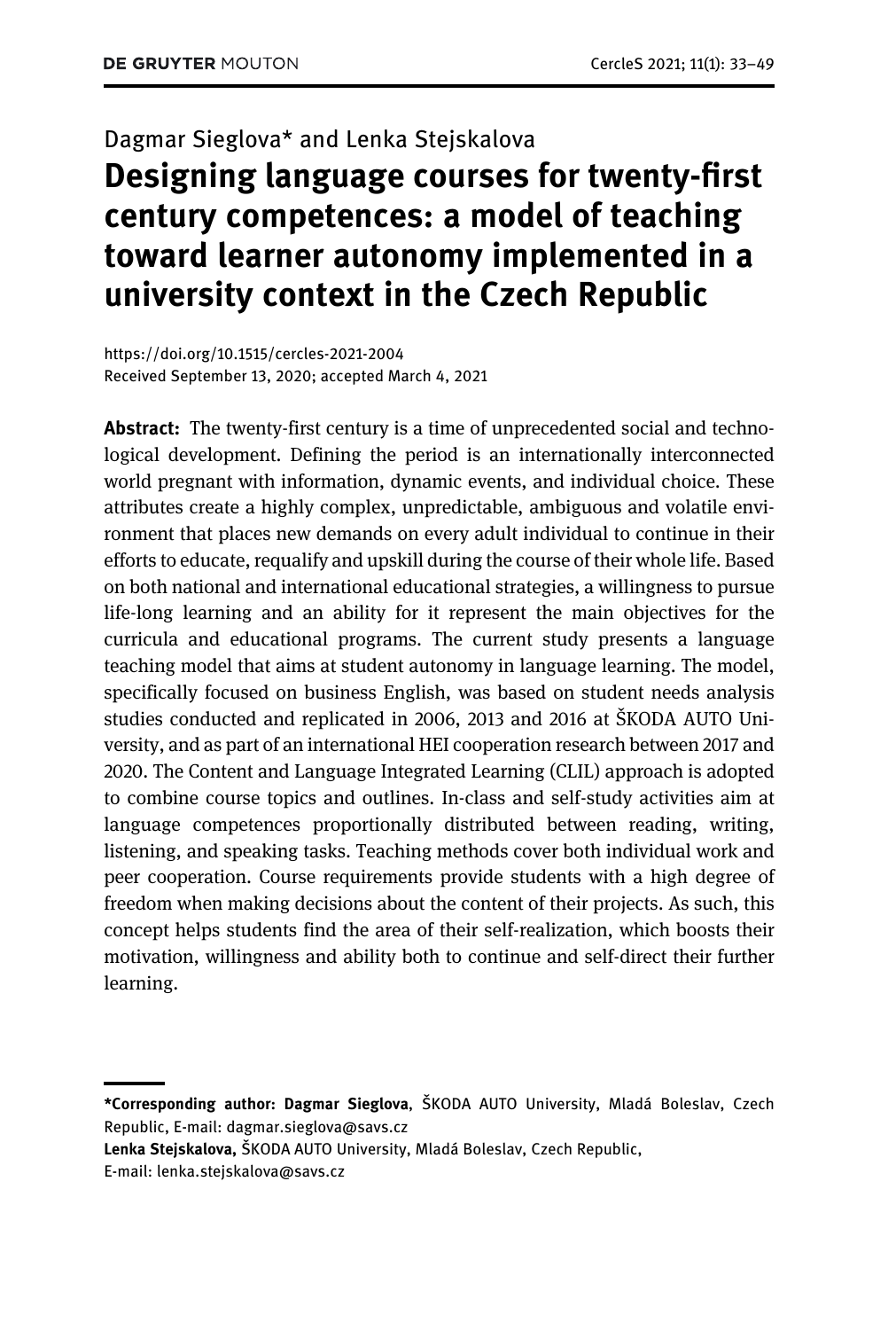Keywords: CLIL; curriculum; life-long learning; needs analysis; student autonomy; syllabus; twenty-first century competences

### 1 Introduction

### 1.1 Twenty-first century job market

Predicted job losses from the impending fourth industrial revolution (Industry 4.0), a gradual replacing of traditional manufacturing, industrial practices, as well as administration with smart technologies, have continually been pointed out and have raised concerns among national institutions, academia, business and media, and are reflected in their strategy planning. According to the OECD, the development of artificial intelligence (AI), digitalization, and automation might endanger 14% and substantially change 32% of jobs worldwide over the next 10–15 years ([OECD 2019](#page-16-0): 3). In the Czech Republic, these numbers might translate into as many as 408,000 potential job losses and 1.4 million substantially affected positions ([NVF 2016:](#page-16-1) 4).

Though change brings loss, it also presents powerful opportunities. While some jobs might indeed disappear as a result of progress, many new ones will surely arise from a spirit of innovativeness. Professions identified by international organizations as least susceptible to replacement by AI are those requiring people skills [\(Brynjolfsson and McAfee 2014](#page-14-0); [OECD 2019](#page-16-0): 14; [Schwab 2018\)](#page-16-2). The rising popularity of people-oriented professions and the new commensurate consumption patterns from durable goods towards services are indicative of this trend. In the Czech Republic, the most sought-after professional qualifications in 2018 were sports massage, au-pair, hotel and gastronomy services, beauty and personal care services, or engineering works ([NÚV 2018](#page-16-3): 4).

The shift to human-oriented jobs will require a renewed set of skills ([NVF 2016:](#page-16-1) 6). Future workers will mainly need flexibility, adaptability, initiative, and motivation for life-long learning to cope more effectively with information, connect various specializations and skills and be able to make links beyond their narrow professionalization. Effective foreign language skills will be part of a student's "globalized toolkit" meeting the criteria and conditions of the current times.

The Czech Republic is among the nations responding constructively to the new educational demands. Both the White Paper for education (MŠMT Č[R 2001\)](#page-15-0), which formulates educational strategies on the macro-level (national), and the General and School Educational Programs [\(NÚV 2004](#page-16-4)), setting up standards for the mezzo (institutional) and micro-levels (individual), determine three categories of socalled twenty-first century skills. The strategies include STEM skills (science,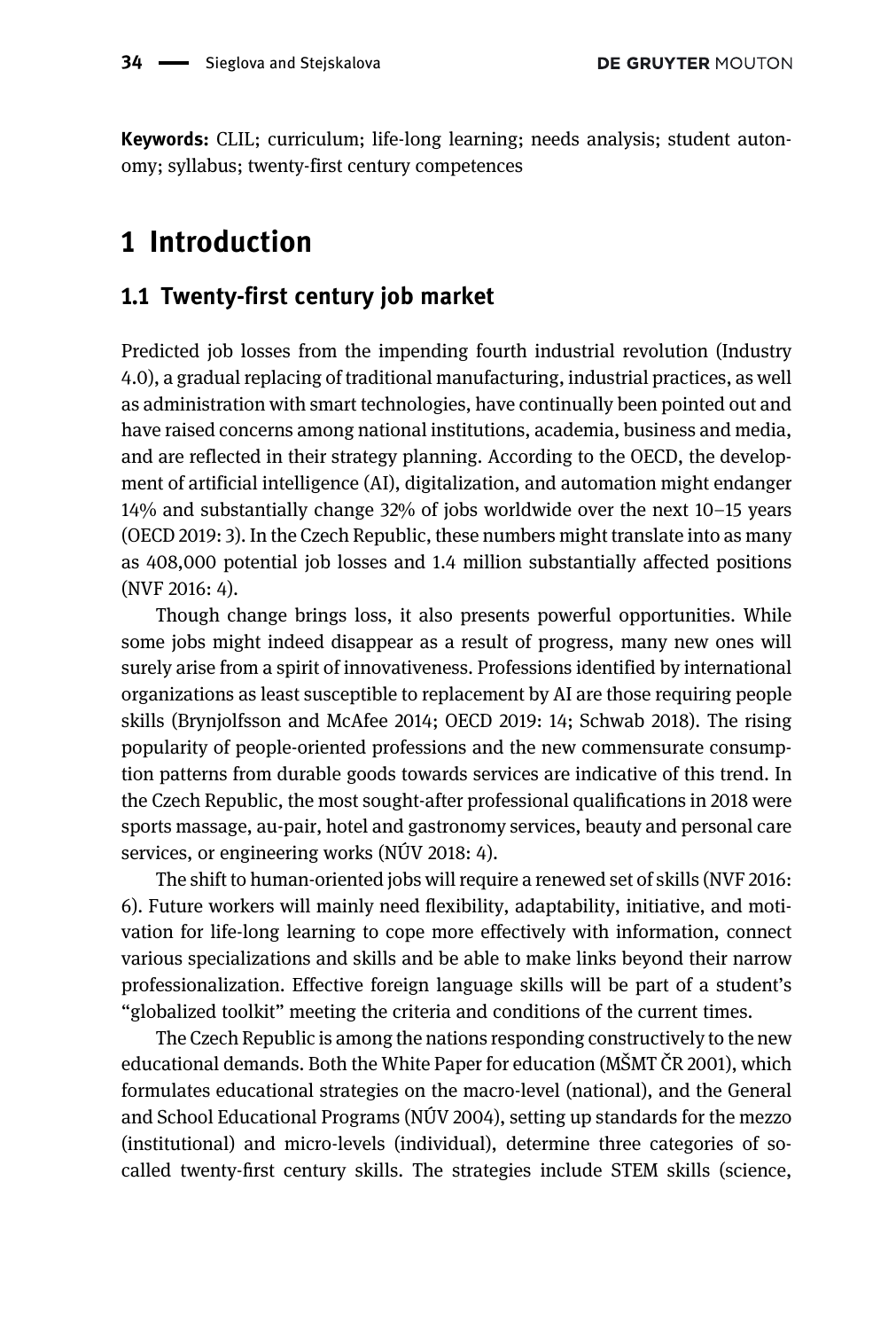technology, engineering, and mathematics) as key to survival in a technology driven society, language skills being fundamental for international communication and cooperation, and the development of soft skills necessary to survive within the highly volatile job market during the course of a lifespan. Under the rubric of soft skills, learners develop communicative techniques, teamwork, critical thinking, problem solving, as well as a sense of personal responsibility and own judgement to act and make decisions in accordance with the AI related ethical and moral standards. All of which have a place in foreign language education.

#### 1.2 Language competences

Foreign language skills have been an agreed strategic issue as well as a common interest across nations as they demonstrably enhance international dialog and understanding, strengthen an "economy's competitiveness, people mobility and employability" [\(Council of the EU 2011](#page-15-1): 2), and arguably contribute to "personal fulfilment, active citizenship, social cohesion, and employability in a knowledge society" (2011: 1). In order to enhance European multilingualism, the Barcelona European Council meeting from 15–16 March 2002 set up the strategic framework " $1 + 2$ " to meet a common objective "to the mastery of basic skills, in particular by teaching at least two foreign languages from a very early age" ([Council of the EU](#page-15-2) [2014](#page-15-2): 1) among its citizens.

This strategic requirement has been implemented into the Czech national curriculum [\(NÚV 2004\)](#page-16-4). At primary level, the first foreign language is introduced no later than in the third grade and second foreign language by the ninth grade. Two foreign languages continue to be taught at secondary level, while reaching the B2 competence level, based on the international standards defined as Common European Framework of Reference for Languages (CEFR) [\(Council of Europe 2011\)](#page-15-3), in at least one is guaranteed by the state graduation exam (MŠ[MT 2001\)](#page-15-0). At tertiary level, Czech higher education institutions (HEI) follow a common European internationalization strategy aimed at improving teaching and learning languages through, among other programs, student and staff mobility and international cooperation in shared curricula and research activities ([Chládek 2015](#page-15-4): 14–15). Each student can choose to participate in the European Erasmus program within and beyond member states, which allows the participants to spend time working or studying abroad from 2 to 12 months during their bachelor's, master's or doctorate studies. The program can also be extended into a graduate internship one year after completing their studies. Consequently, students and teachers have opportunities to participate in study or work-related activities, such as shared or tandem teaching or various cooperation programs between academia and business.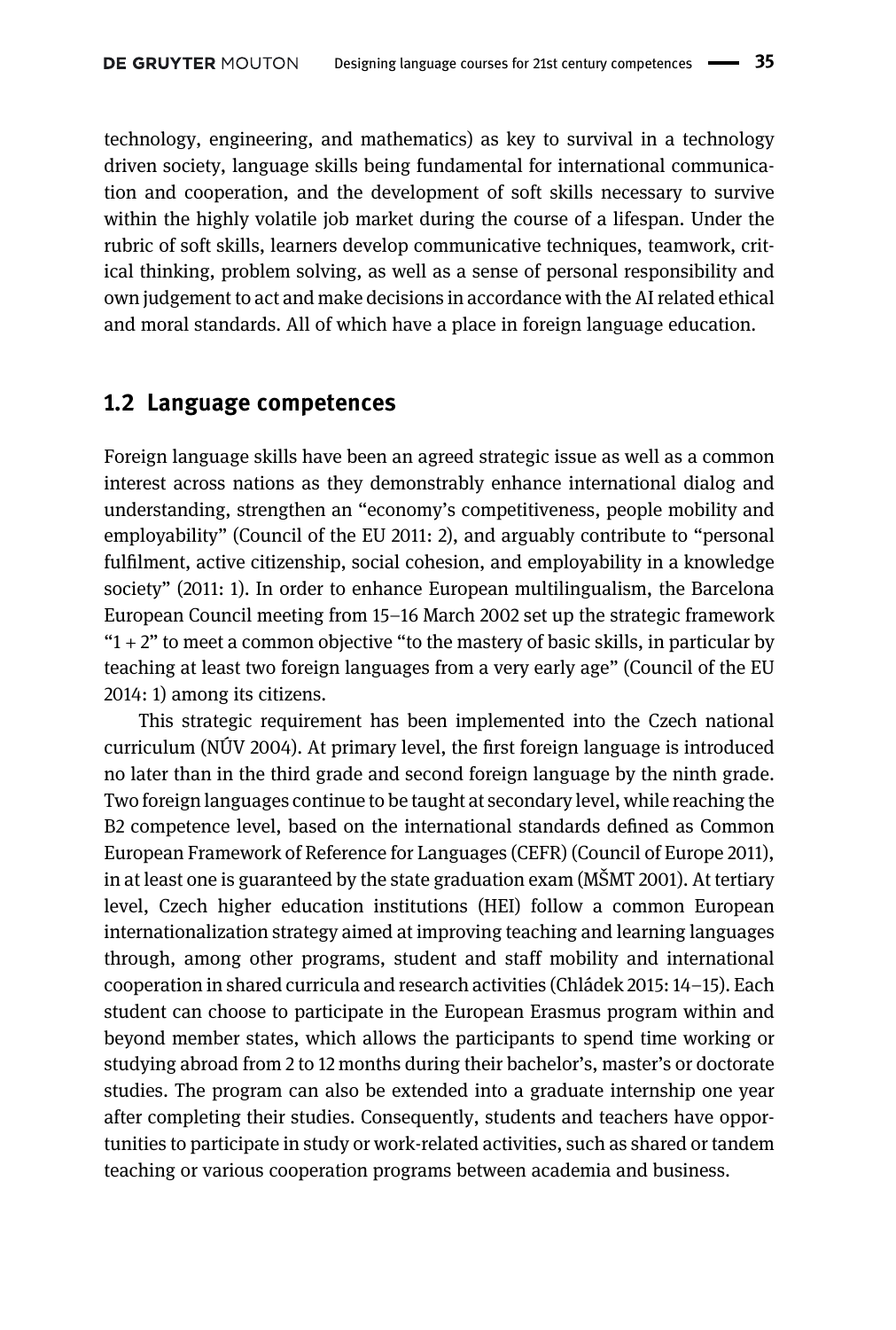#### 1.3 Twenty-first century educational systems

As the current technological development yields fundamental social changes, these are reflected in expanded generation gaps. Today's students are notably unlike the generation of their parents and teachers. Growing up in a digital world, they work with and process information differently. Interconnectedness entails manifold opportunities to travel, study, or work abroad. These digital bonds further define today's students' educational needs and expectations different from those of the preceding generations. Foreign language curricula, while satisfying governmental strategies, would be remiss if they did not accommodate the attitudes and experiences of the new generation. Teaching must move away from frontal teaching [\(Johnson and Johnson 2014](#page-15-5)), and educational activities must engage in problem-solving, decision-making, planning and strategizing ([Steel](#page-16-5) [2001](#page-16-5)). Content-Based Instruction (CBI) ([Brinton at al. 1989\)](#page-14-1), Task-Based Instruction (TBI) ([Ellis 2003\)](#page-15-6) or Content and Language Integrated Learning (CLIL) [\(Marsh](#page-15-7) [1994; Morgado et al. 2015](#page-15-7)) are three approaches that introduce language teaching into content subjects in many European tertiary-level programs.

One of the areas of necessary modernization is language teaching approaches and methodologies, so that they better reflect what has been observed in pertinent educational research pinpointing the benefits of activity-based language education. Studies into English as a lingua franca point out the "decreasing relevance of native speaker norms" [\(Cogo and Dewey 2006](#page-15-8): 60) in everyday speaking practice with greater preference given to pragmatic use. According to Cogo and Dewey, students should be treated as "accomplished L2 users in their own right" rather than as "failed or incomplete native speakers" [\(2006](#page-15-8): 63–64; [Firth 2009](#page-15-9)), and instruction should aim at developing functional competences over formal precision. Language management theory (LMT) draws parallel conclusions, arguing that language inaccuracies tend to remain unnoticed or unresolved. In natural interaction, they hardly impede everyday discourse, since understanding is determined by shared goals rather than adherence to linguistic forms [\(Nekvapil](#page-16-6) [and Sherman 2015](#page-16-6)). Studies of Business English as a lingua franca (BELF) reach the conclusion that learners must develop "global communicative competence" ([Louhiala-Salminen and Kankaanranta 2011](#page-15-10); [Pullin 2010,](#page-16-7) [2013,](#page-16-8) [2015](#page-16-9)), which means use in sociocultural contexts and business situations, rather than in linguistic tests.

The process of implementing language-oriented procedures and changes is part of language planning, a theory first introduced by [Joshua Fishman in 1971.](#page-15-11) Based on this theory, language-oriented acts occur at two levels: a macro-level covering the international and national language related decisions of policy makers, such as the EU or global institutions, and a micro-level encompassing acts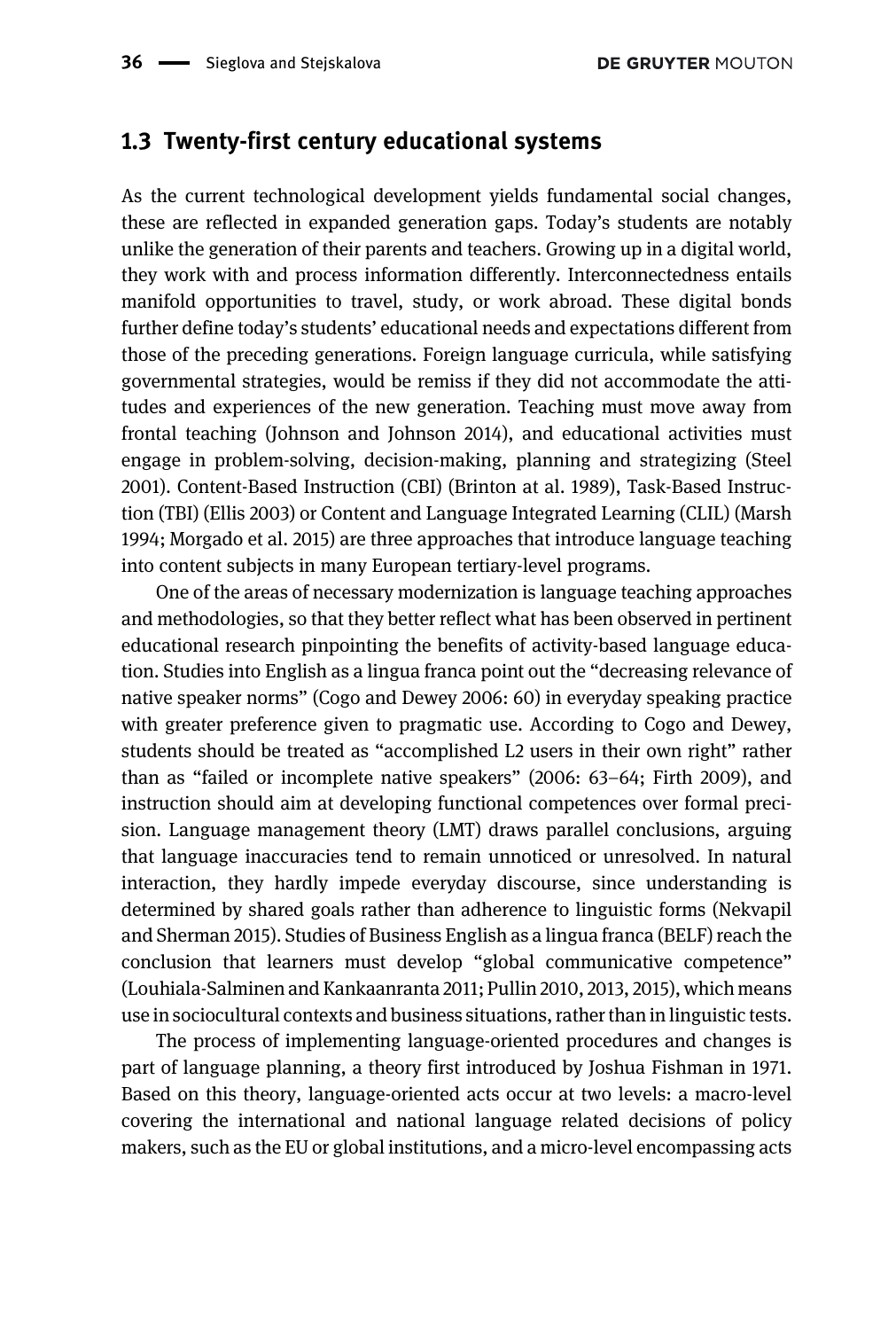processed by local decision makers representing institutions, such as municipal offices, schools, libraries, business or services. Language management theory (LMT), a modern concept of language planning first introduced by [Jernudd and](#page-15-12) [Neustupný in 1987](#page-15-12) and further elaborated upon by other scholars ([Kimura 2014;](#page-15-13) [Nekvapil and Nekula 2006;](#page-15-14) [Nekvapil and Sherman 2009](#page-16-10), [2015](#page-16-6); [Neustupný and](#page-16-11) [Nekvapil 2003](#page-16-11)), refers to these institutionally initiated processes as "organized language management".

LMT, however, recognizes a third, individually driven dimension of acts "oriented toward change in the structure and use of language or languages" [\(Nekvapil and Sherman 2015](#page-16-6): 1) that occurs from within. While redefining the above-mentioned two levels of institutional acts as macro (national and international) and mezzo (local and institutional) levels, LMT describes the micro-level as "simple language management", which covers systematic and discourse-based, every day communication acts of single language users. The acts are driven by their perceptions, evaluations, plans, decisions or language learning and interactional strategies.

Developing language policies must occur in coordination with macro-, mezzoand micro-levels in the form of national, institutional as well as individual strategies and measures. Being part of the mezzo level, HEIs must therefore mold their programs with respect to both the criteria of national and international standards as well as the individual needs of their learners. This, according to [Richards \(2017\)](#page-16-12), happens through two separate but closely interconnected processes. First, universities develop curricula in order to provide a comprehensive view in a particular program reflecting the learner needs, the program's aims and objectives addressing the needs. Then, they design syllabi to specify course content, including what kinds of skills will be taught, practiced and tested, what kind of topics will be included, what type of outcomes will be required, and which methods and approaches will be used during lessons. HEIs, however, cannot omit the perspective of their recipients. Students preparing for their future professional practice are an active part of the process and shape curriculum and course design from within.

This paper presents a model of language learning that reflects student needs within the socio-technological context of the twenty-first century. Developed and implemented in the ŠKODA AUTO University (ŠAVŠ) master's degree language program, it combines results from institutional and individual student needs analysis studies blending the mezzo and micro perspectives into a viable teaching model reflecting the macro dimension of common national and international strategies and endeavors at the same time. As such, the model yields a complex competence- and content-based language teaching approach fully adapted to the current job market requirements, namely more enhanced communicative and critical-thinking skills.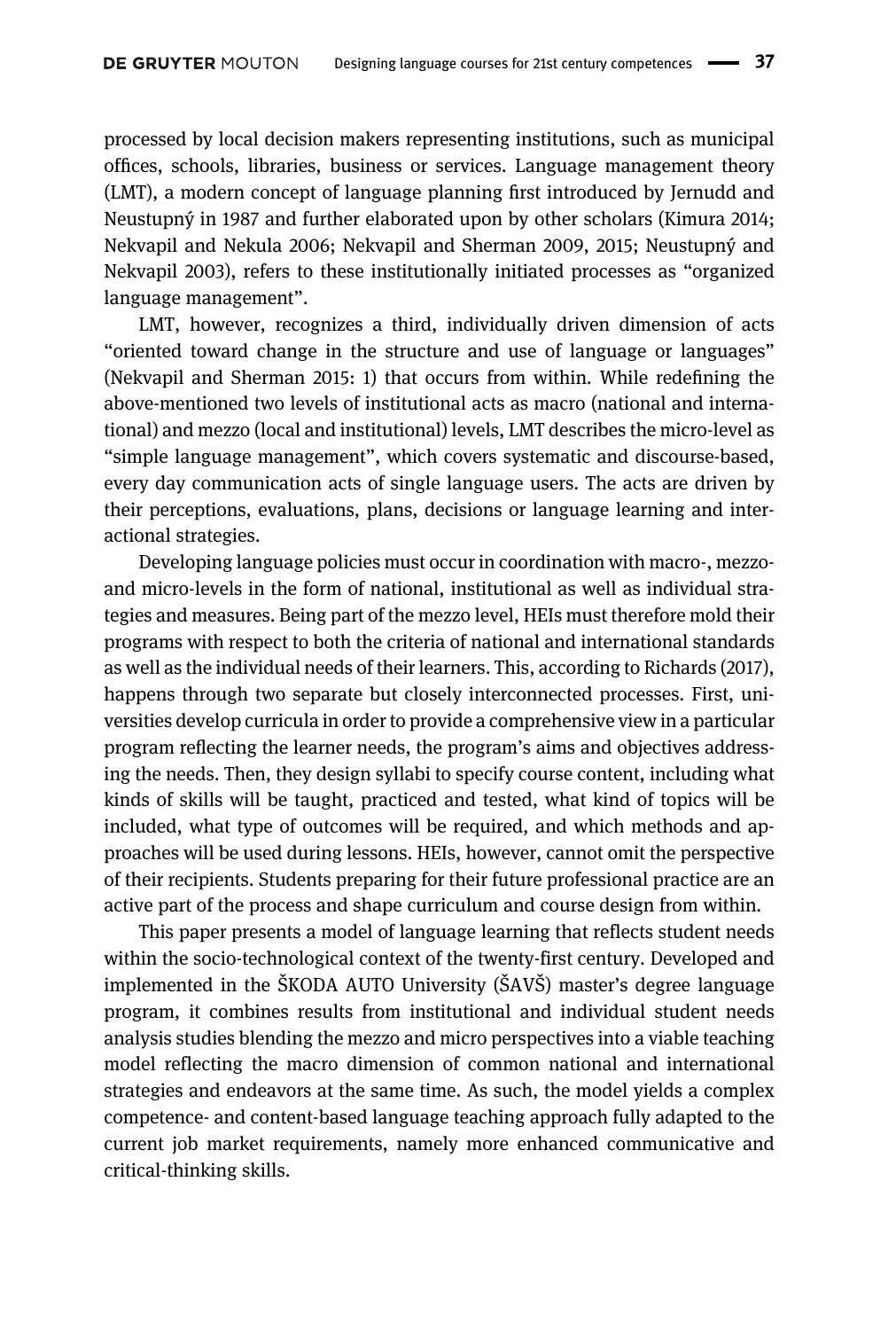## 2 ŠAVŠ language programs

ŠAVŠ is a university founded in 2000 by ŠKODA AUTO, part of the VW Group. The university offers business administration study programs that are nationally and internationally accredited (ACBSP). Its programs are established in line with industrial needs, include a technical core, and combine practical experience in either a local or international environment. Internships undertaken at ŠKODA AUTO and other companies, locally or abroad (compulsory in the Bachelor's program, optional for Master's students), are a crucial step in fusing theoretical understanding to practical know-how.

Complementing the individual school degree programs, departments and specializations, students can choose from a wide range of mobility programs implementing the internationalization plan. First, both students and their teachers participate in international and inter-institutional cooperation programs offered through Erasmus+ since 2005. Students may also aspire to complete a doubledegree program in order to obtain their diploma from two internationally cooperating universities. Locally, cooperation for visiting students with their host peers is provided through a buddy system aimed at providing help, developing social contacts and creating language and interaction opportunities for all. ŠAVŠ also organizes international summer school programs and international weeks aimed at sharing know-how and expertise on a regular basis. Finally, international conferences take place covering topics such as modern language education or the automobile industry.

English is the primary compulsory foreign language at ŠAVŠ. Courses are run by the Department of Languages and Intercultural Competences (KJPIK). During their bachelor's program, students attend five modules with 240 teaching hours in total targeting the B2 level; three modules in the Master's modules with 144 overall teaching units targeting the C1 level are a mandatory part of the Master's program. English is complemented by another language option: Czech for foreigners, German, Spanish, Russian, or Chinese. Students are also required to complete at least one subject taught in English, choosing subjects from a fully accredited Business Administration program at both the Bachelor's and Master's levels. The department contributes to the portfolio with further subjects such as Business Communication Competences, Academic Writing in English, Doing Business in China, Strategic Management with Asian Focus and Media Literacy.

To develop the school curriculum together with the individual course syllabi which adhere to the international and national education and employment strategies, the department used two types of resources to design the language teaching model at ŠAVŠ: student needs analyses conducted at the ŠAVŠ language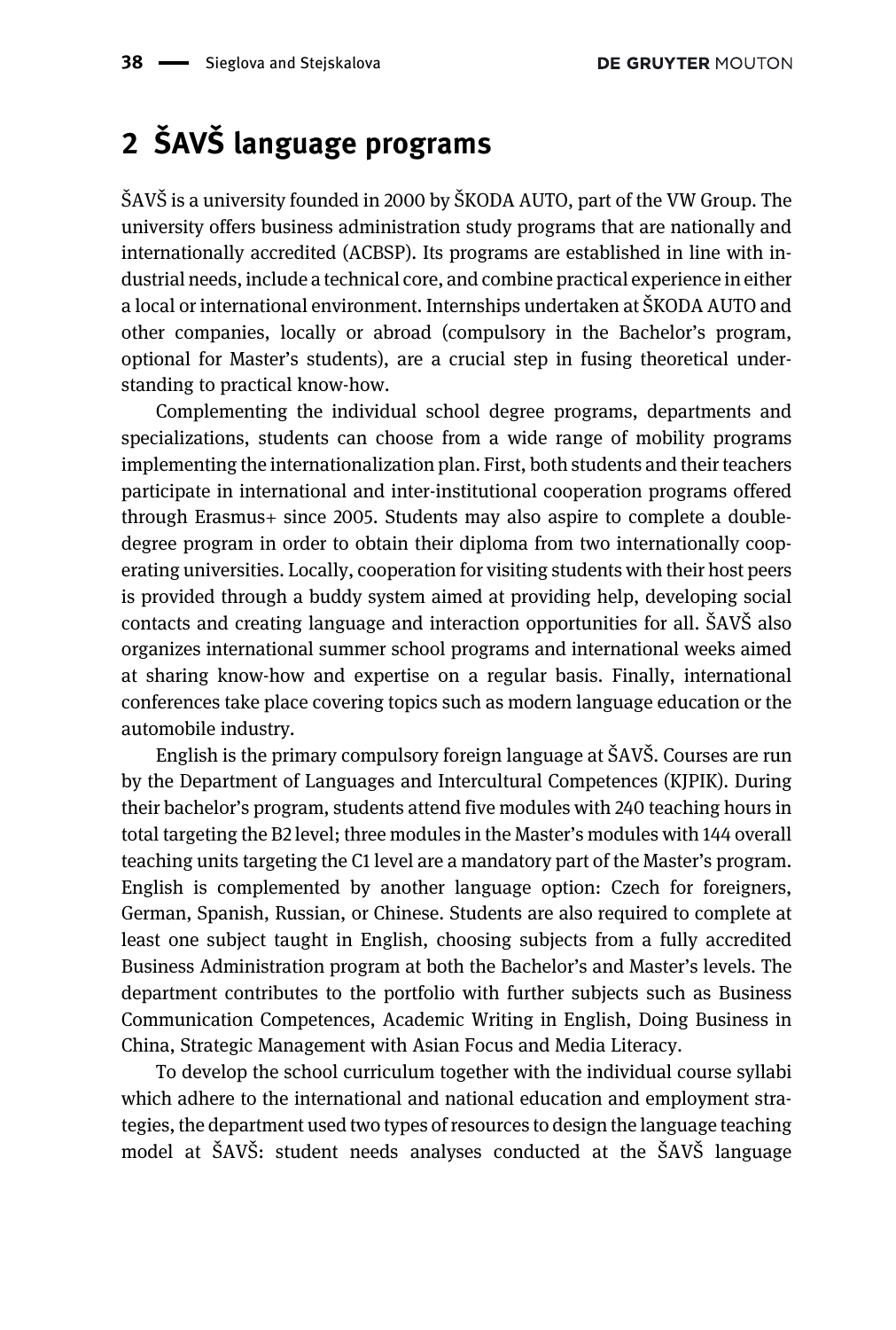department and a joint research project conducted in current partnership cooperation between ŠAVŠ and international partner universities in China and Vietnam aimed at identifying educational gaps.

### 3 Research

### 3.1 Students' needs analyses

Students and employers are active participants and inherent stakeholders within education and the prospective job market. With this in mind, ŠAVŠ conducts repeated student program assessments and needs analysis research. This paper refers to its 2006, 2013 and 2016 iterations. The first 2006 student needs analysis focused on identifying student language needs with respect to their professional training. Viková'[s \(2006\)](#page-16-13) conclusion points to a need for productive speaking and writing business communication skills which the students reported as insufficient during their professional training. The 2013 study provided more detailed data addressing students as well as their supervisors after the completed mandatory internships. While focusing on the assessment of student activity and participation in communication situations with respect to their language competences and needs, the study came to a similar conclusion. Most of the necessary or desired competences from the perspective of both the students and their supervisors, seen as needed (see [Figures 1 and 2](#page-6-0)) or weak (see [Figure 3](#page-7-0)) during the student practical training, were practical verbal or written communication skills.



<span id="page-6-0"></span>Figure 1: Language needs for future employment: student perspective.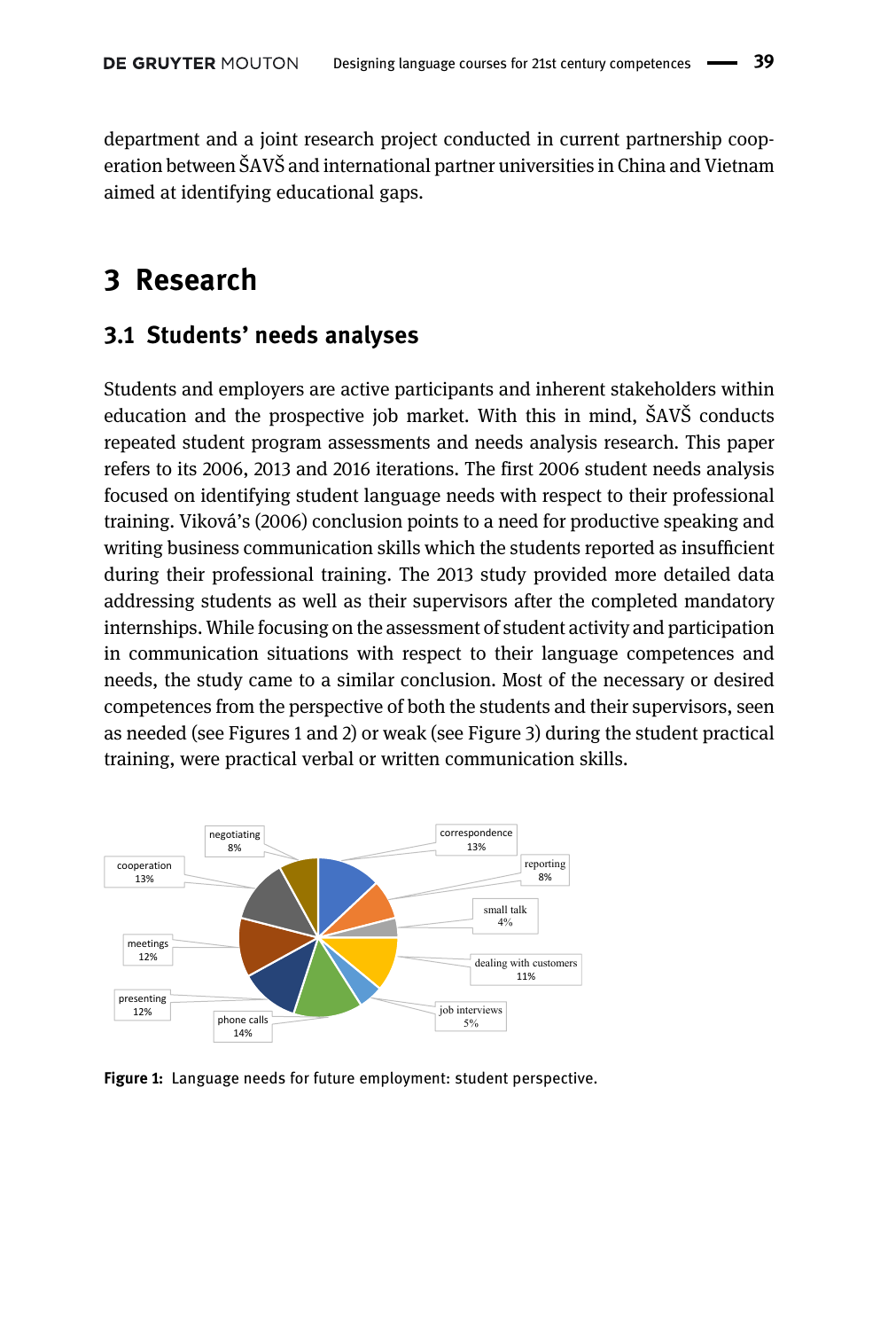

Figure 2: Language needs for future employment: supervisor perspective.



<span id="page-7-0"></span>Figure 3: Weaknesses in student language skills during practical training: supervisor perspective.

Interestingly, a noteworthy difference between the students' and the employers' perceptions was found. The students tended to be more critical of their own skills (see [Figures 4 and 5](#page-8-0)). None of them assessed their competences as excellent and some even insufficient, while their supervisors evaluated more than half of the students' communication skills as excellent or quite good (13% and 39% respectively). But this still meant that practical communication skills were seen as weak or inadequate in almost half of the students. The process of adjustments to curricula and course design, as well as teaching approaches developing students' communicative competences and confidence started accordingly.

A more detailed iteration of the needs analysis which finally lead to the proposed teaching model was conducted in 2016 [\(Sieglova et al. 2017\).](#page-16-14) While examining the student perceptions about their language needs and respective course adjustment expectations as they were undertaking their mandatory training, this study added a qualitative approach to the statistical data. Seventy-two master's degree students from the business administration and operations, human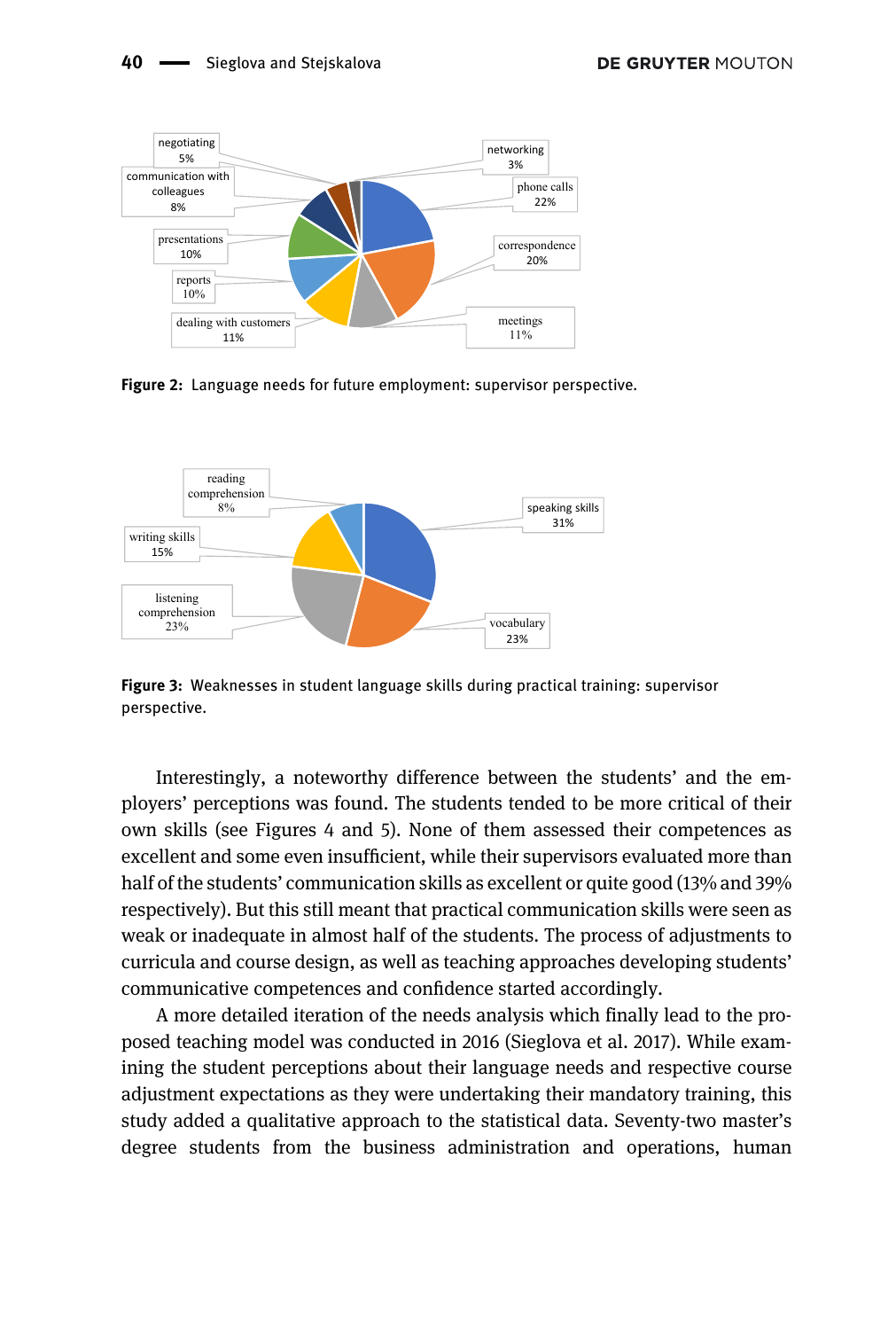

<span id="page-8-0"></span>Figure 4: Language skill assessment during practical training: student perspective.



Figure 5: Language skill assessment during practical training: supervisor perspective.

resources, marketing and management programs who participated in Business English courses designed to reach B2–C1 level of the CEFR standards, assessed their language skills, their approach to speaking as well as their language expectations and training needs for their future professional practice in a printed questionnaire and informal in-class focus groups using a set of open and closed questions.

In this study, the students first assessed their competence level and approach to speaking (see [Figure 6\)](#page-9-0) as either active or passive, and included a written explanation of their self-assessment. While 49% saw themselves as active participants in social discourse, mainly in order to meet their study needs and ambitions better, self-improve in pronunciation, fluency, grammar, listening comprehension or pragmatics, or satisfy their attraction to intercultural issues through socializing with friends, peers of colleagues on a global level, 51% reported a tendency to avoid communication in English, mainly due to a lack of selfconfidence, fear of making mistakes or personality traits. Weaknesses in language described in the textual testimonies included negative evaluation of fluency, grammar, or vocabulary.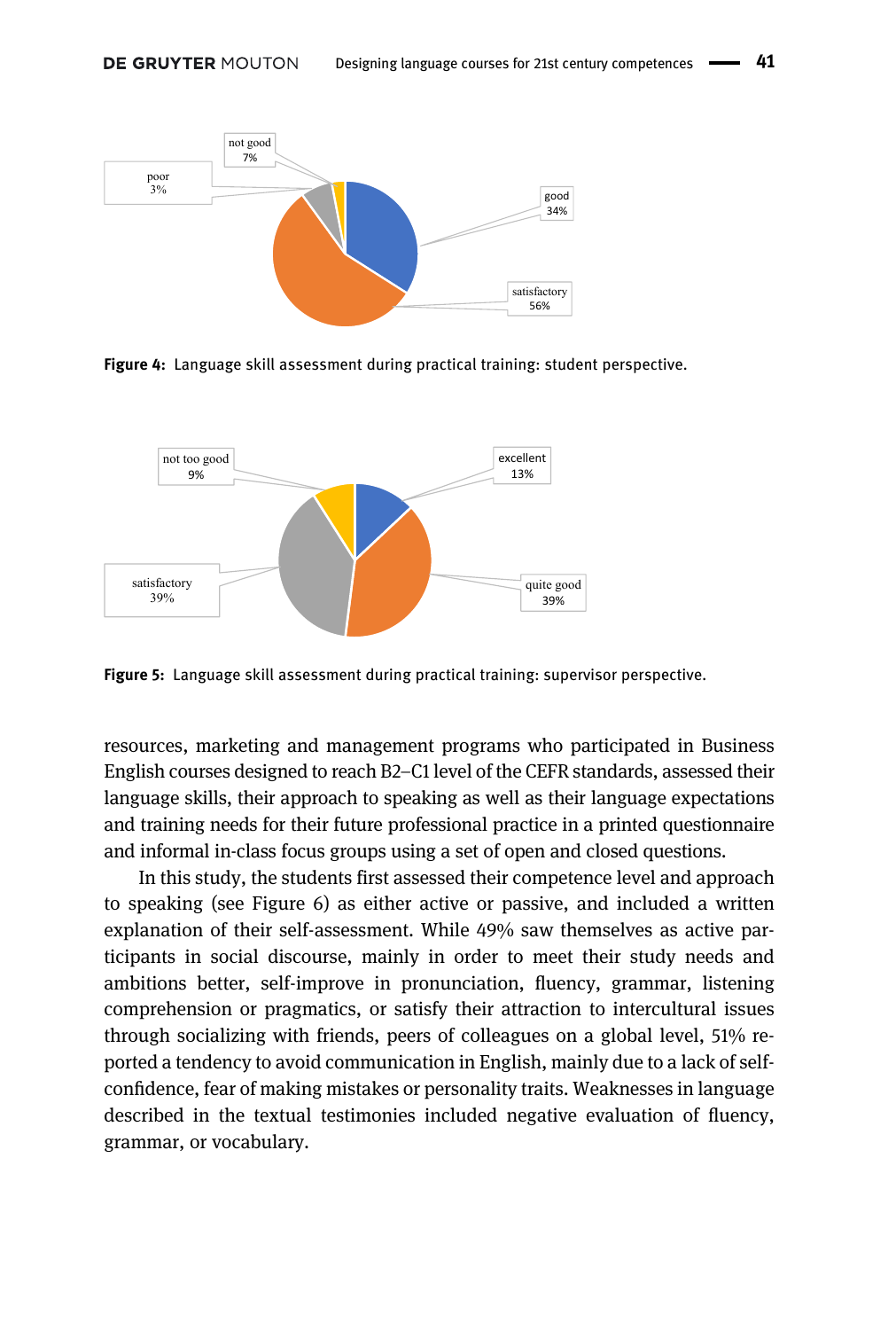#### 42 - Sieglova and Stejskalova



<span id="page-9-0"></span>Figure 6: Student attitude toward communication in foreign language: self-assessment.

When self-evaluating their individual language competences, about the same proportion of students evaluated their English competences as excellent or good opposed to not very good or poor (see [Figure 7](#page-9-1)). Furthermore, while assessing their language skills on a scale between best and worst, the students again report seeing the most language deficiencies in their speaking skills and vocabulary. These impressions again mirror the students' subsequent definition of classroom needs highlighting speaking and vocabulary related activities as the most sought-after for their language lessons (see [Figure 8](#page-10-0)).

The written narratives in which the students were describing their ideas about an ideal lesson emphasized a more active role in classroom activities replacing the traditional frontal teaching style with its teacher-centered approach. Furthermore, the students prefer smaller groups and a closed classroom setup with closer contact with their teachers as well as peers. They also appreciate interaction and collaborative work which yields natural interaction and communication situations. They prefer to use authentic materials rather than textbooks which address



<span id="page-9-1"></span>Figure 7: Student language abilities during practical training: self-assessment.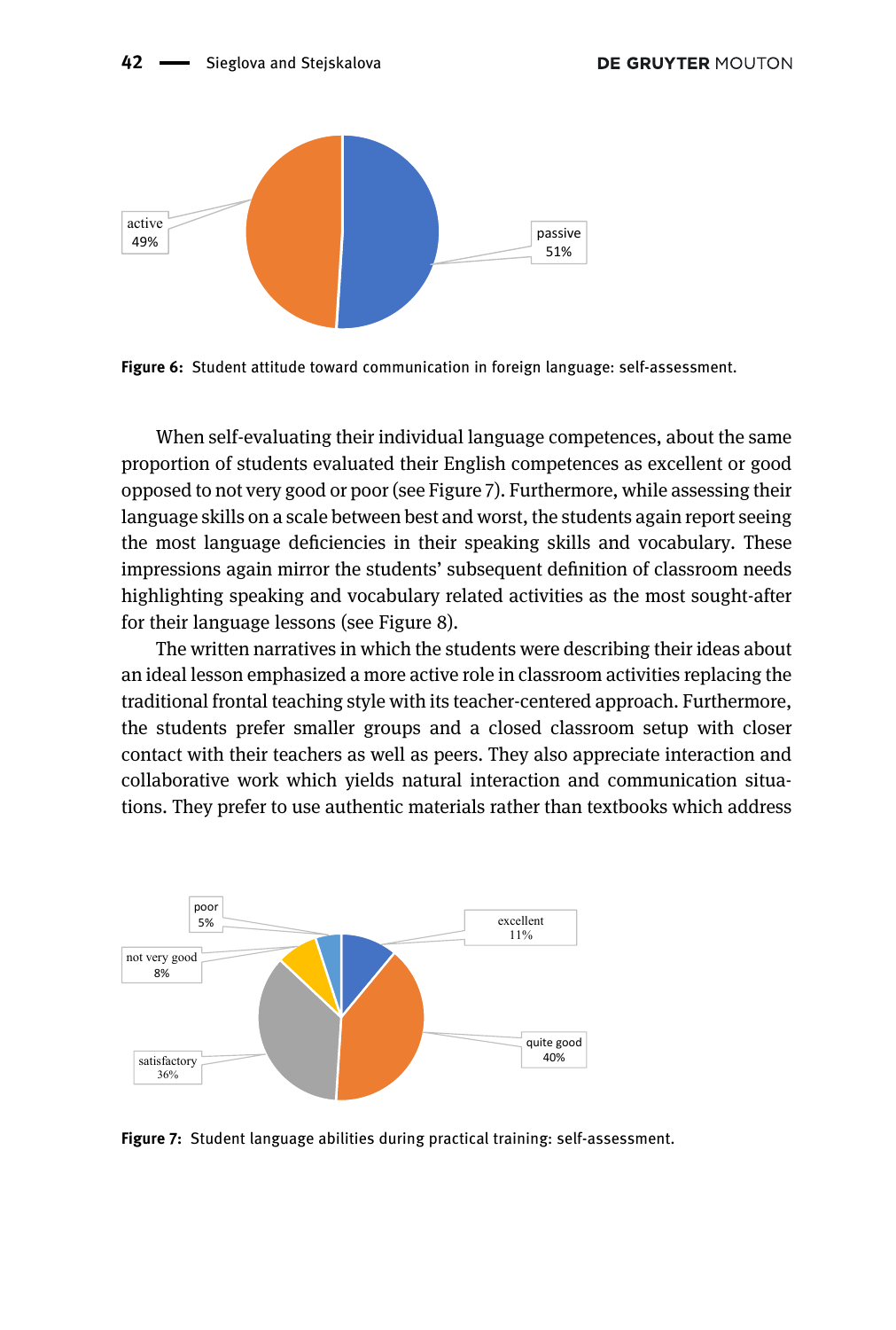

<span id="page-10-0"></span>Figure 8: Student priorities for language classroom.

15%

real-life topics, practical problems, current issues or case studies. Finally, the students report that they enjoy and welcome more opportunities to debate in pairs or groups or give presentations to a larger audience.

vocabulary 24%

#### 3.2 Institutional needs analyses

Similar conclusions were drawn from the international Joint Enterprise and University Learning (JEUL) project conducted in 2017–2020 by ŠAVŠ, the University of Economics of Ho Chi Minh City, the Banking University in Ho Chi Min City in Vietnam and the College of Economics and Management at the Nanjing University of Aeronautics and Astronautics in China. In this project, partner universities worked on a long-lasting cooperation between the HEIs and the private sector, in order to implement pertinent changes into their modules so that their curricula and teaching practices would better respond to the current market needs. Each partner university collected feedback on student placements in companies through a survey defining the set of skills and knowledge required by enterprises. Results were made into case studies identifying competence gaps. The case studies served to upgrade school curricula by implementing competence-based training into their programs.

The project activities were grouped in 7 working packages, out of which working package three (WP3) directly focused on diagnosing inadequate skills and knowledge of the partner university graduates with respect to the global market needs. Each participating university conducted research targeted at business companies, various industries, recruiting channels and hiring strategies used by the companies. 201 printed and online questionnaires from 20 enterprises in China and 200 face-to-face interviews and online surveys in Vietnam covered topics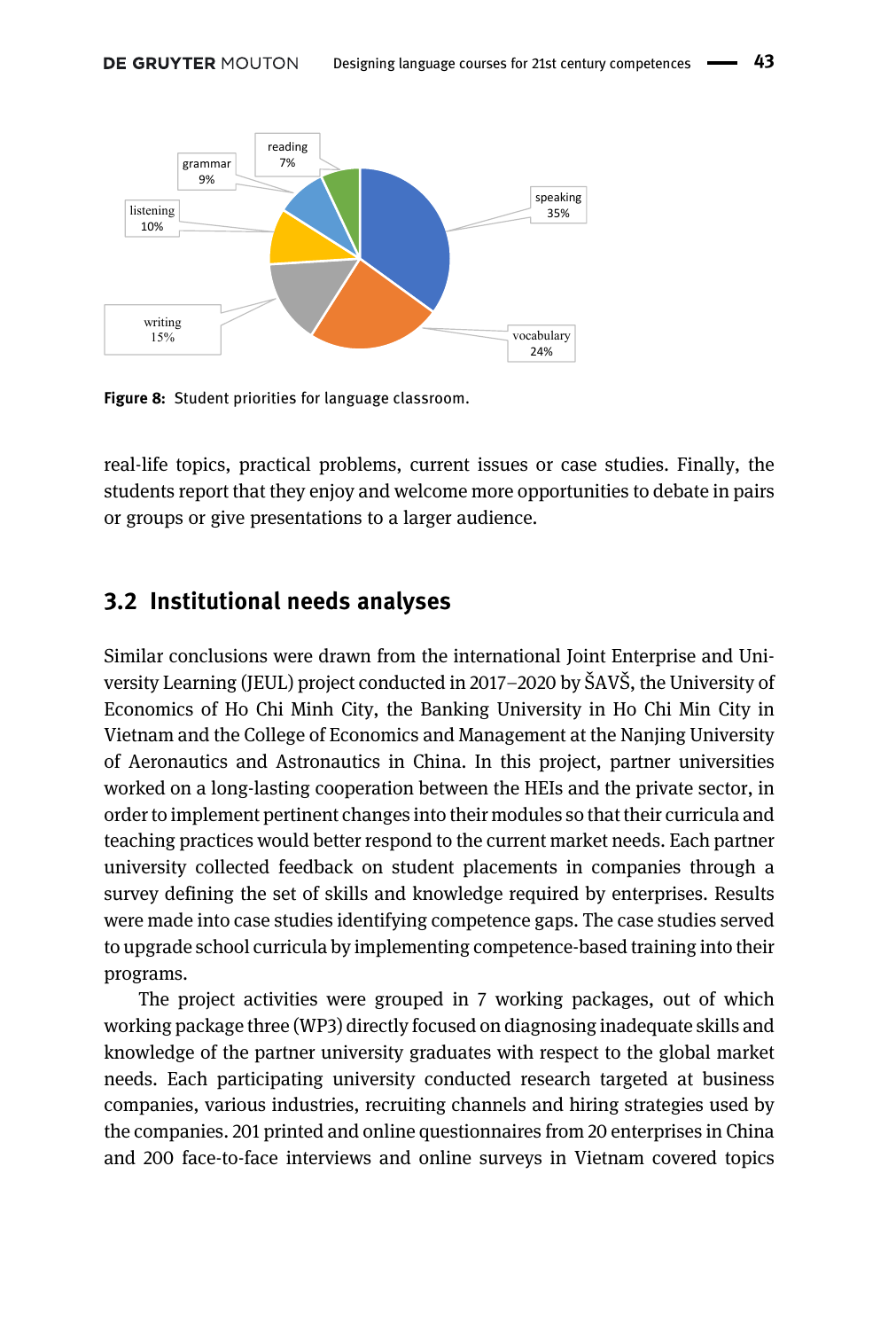concerning curriculum gaps and resulted in country specific reports [\(Bui et al.](#page-14-2) [2019;](#page-14-2) [Duong et al. 2018](#page-15-15); [NUMC 2018\)](#page-16-15) with the following recommendations. While Vietnam, unlike China, revealed significant shortcomings in the technical knowledge of students and alumni, such as computer literacy or internet security, both countries identified significant gaps in soft skills that need to be implemented into their school curricula including a set of soft-skills, such as communication, problem solving, critical thinking, teamwork, or leadership skills. Practical vocational education complementing theoretical knowledge and corporate experience through internships were also viewed as inadequate, and more needed to be done to foster motivation, entrepreneurial spirit, international cooperation, social responsibility, and business ethics. To address these gaps, relevant skill-oriented objectives were embedded in the curricula of the Chinese and Vietnamese partner universities under the supervision of ŠAVŠ.

## 4 Curriculum, syllabi, and course design

In sum, the JEUL project as well as the earlier student needs analyses confirm that in order to keep apace with the national and international development and related job market requirements, schools need to react more flexibly to the fastevolving social changes. To better satisfy the fast-changing needs of the micro and mezzo levels, that is the students' competence profile and adequate school educational program, schools need to offer relevant transformation in every aspect: their aims, objectives, and learning outcomes, contents and topics, as well as the methodologies and teaching approaches.

Using the findings from the JEUL project, which helped to set up the aims and objectives for the school curriculum from the perspective of integrated macro and mezzo levels of the language policy and planning process, and the earlier needs analyses results, which served to design individual modules with respect to content, methods, competences, and required learning outcomes corresponding to the needs of the recipients, the ŠAVŠ language department reached this content- and competence-based language teaching model in its master's level Business English program (see [Figure 9\)](#page-12-0). The model consists of 3 modules aimed at reaching the C1 CEFR level. Each module follows a concept based on the following aspects: course structure and load divided into in-class and home self-study tasks; topics and subtopics spread into blocks throughout the semester; balanced competencebased tasks and course requirements focused on language in use through reading, listening, writing, and speaking; teaching methods accentuating the studentcentered approach; learning outcomes aimed at skill acquisition; and assessment methods evaluating the quality of performance and learning outcomes achieved.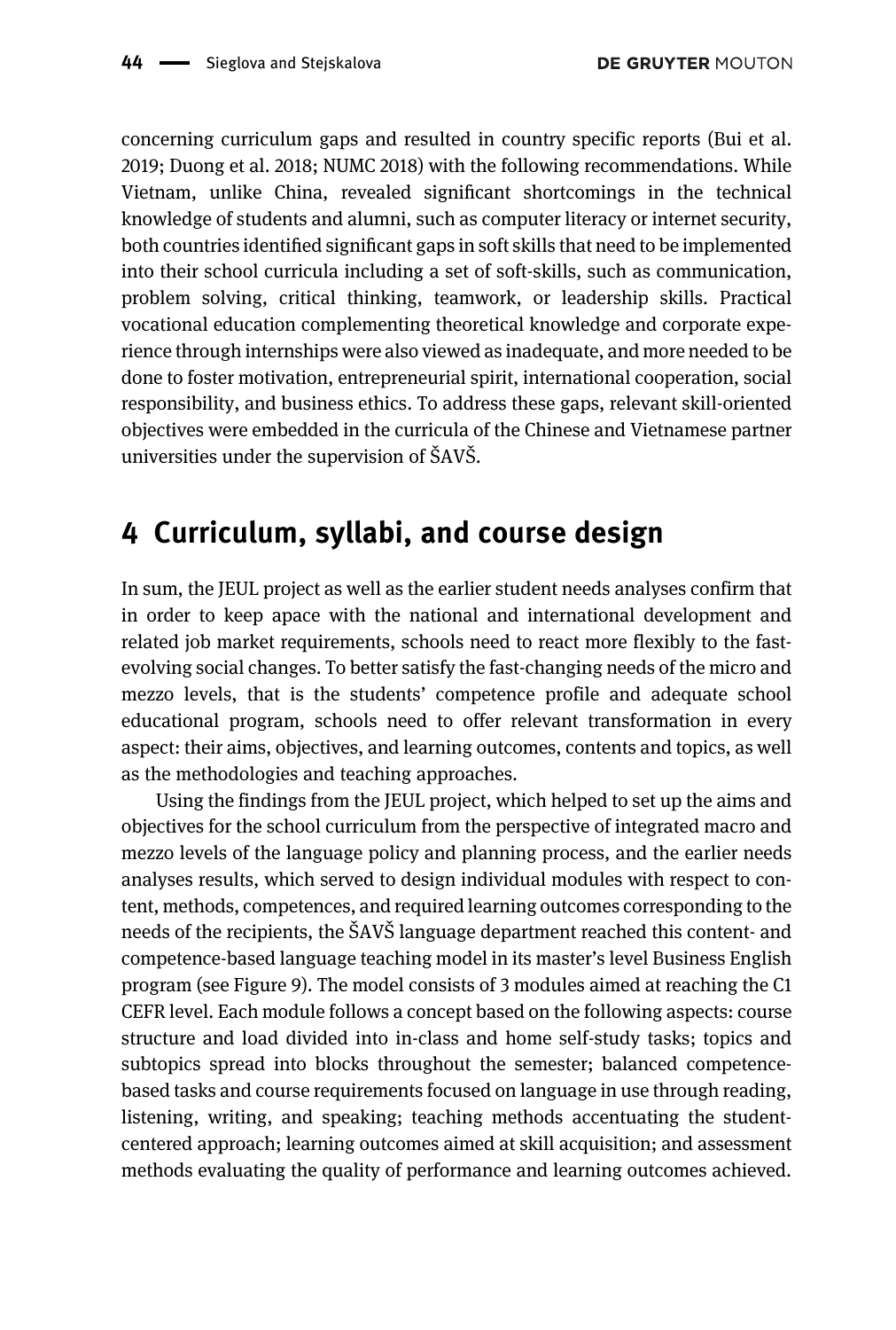| Module 1:<br><b>MANAGEMENT</b>                                                                             | <b>COURSE</b><br><b>REQUIREMENTS</b>                           | <b>READING</b>                                                                   | <b>LISTENING</b>                                                             | <b>WRITING</b>                                                                | <b>SPEAKING</b>                                                                                                                                    | <b>Assess</b><br>ment |
|------------------------------------------------------------------------------------------------------------|----------------------------------------------------------------|----------------------------------------------------------------------------------|------------------------------------------------------------------------------|-------------------------------------------------------------------------------|----------------------------------------------------------------------------------------------------------------------------------------------------|-----------------------|
| <b>TOPICS:</b>                                                                                             | <b>PROGRESSIVE</b>                                             | In-class:                                                                        | In-class:                                                                    | In-class:                                                                     | In-class:                                                                                                                                          | 40%                   |
| <b>Managers and</b><br>motivation<br>(5 units)<br><b>HR</b><br>management<br>(3 units)<br><b>Diversity</b> | <b>ASSESSMENT</b>                                              | free-resource<br>texts analyses,<br>final test<br>Self-study:<br>follow-up self- | free-source<br>audio/videos,<br>final test<br>Self-study:<br>follow-up self- | argumentation<br>essay,<br>final test<br>Self-study:<br>argumentation         | argumentation,<br>impromptu<br>talks,<br>presentations,<br>group debates,<br>simulations<br>activity and<br>cooperation<br>Self-study:<br>speaking |                       |
| management<br>(4 units)                                                                                    |                                                                | study,<br>textbook<br>exercises                                                  | study,<br>textbook<br>exercises,<br>movie analysis                           | essay,<br>critical incident<br>analyses                                       | exercises,<br>autonomous<br>learning<br>strategies                                                                                                 |                       |
|                                                                                                            | <b>INDIVIDUAL</b><br><b>REFLECTION</b>                         | In-class:                                                                        |                                                                              | In-class:<br>summary,<br>teacher<br>feedback                                  | In-class:<br>individual<br>presentation,<br>teacher<br>feedback                                                                                    | 10%                   |
|                                                                                                            |                                                                | Self-study:<br>own-choice<br>free-resource<br>text                               |                                                                              | Self-study:<br>summary                                                        | Self-study:<br>presentation<br>rehearsal                                                                                                           |                       |
|                                                                                                            | <b>JOB</b><br><b>APPLICATION</b><br>PACKAGE                    | In-class:                                                                        | In-class:<br>sample pitch<br>analyses                                        | In-class:<br>motivation<br>letter, email                                      | In-class:                                                                                                                                          | 20%                   |
|                                                                                                            |                                                                | sample CV and<br>motivation<br>letter analyses                                   |                                                                              |                                                                               | impromptu<br>pitch<br>presentations                                                                                                                |                       |
|                                                                                                            |                                                                | Self-study:<br>textbook<br>exercises,<br>online<br>resources                     | Self-study:<br>textbook<br>exercises,<br>online<br>resources                 | Self-study:<br>individual PPT,<br>CV, motivation<br>letter                    | Self-study:<br>elevator pitch                                                                                                                      |                       |
|                                                                                                            | <b>BOOK REVIEW</b><br><b>AND ROUND</b><br><b>TABLE DEFENSE</b> | In-class:<br>reading<br>workshops                                                |                                                                              | In-class:<br>summary                                                          | In-class:<br>round table<br>defense                                                                                                                | 30%                   |
|                                                                                                            |                                                                | Self-study:<br>own-choice<br>book                                                |                                                                              | Self-study:<br>book review                                                    | Self-study:<br>questions-<br>answers                                                                                                               |                       |
| <b>Teaching</b><br>methods                                                                                 |                                                                | content<br>analyses,<br>peer reading,<br>assembled<br>studies                    | individual and<br>peer listening                                             | individual and<br>peer writing,<br>peer editing<br>and feedback,<br>team work | individual<br>communication<br>skills (verbal,<br>oral), pair work,<br>team work,<br>experiential<br>learning                                      |                       |

<span id="page-12-0"></span>Figure 9: Content- and competence-based approach matrix: language teaching model for Module 1.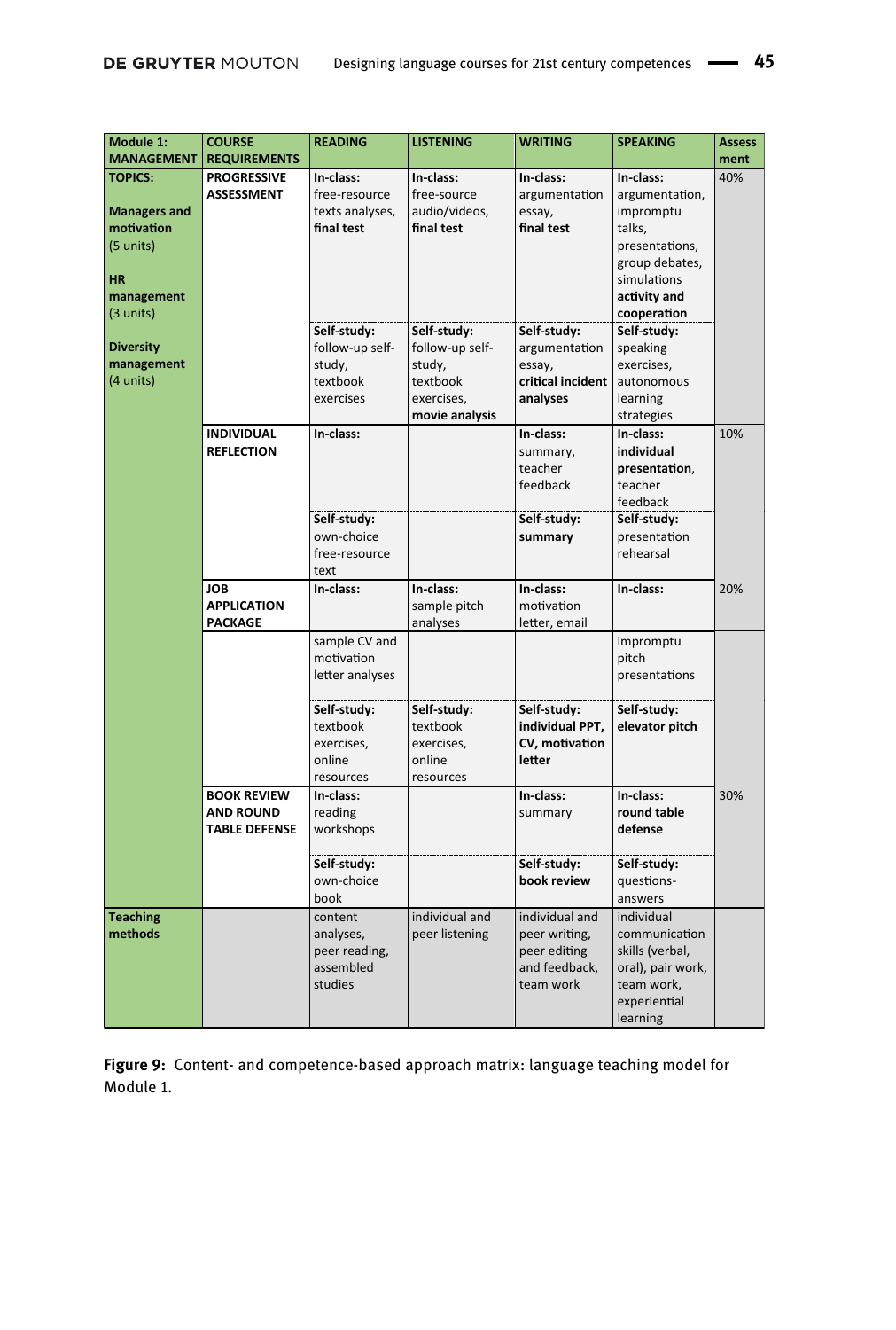In particular, each language module is implemented into a 12-week long semester with 4 teaching units of 45 min per week. The study load includes 48 in-class contact hours, assumes 120 home self-study hours, and 12 hours of individual optional consultations with the teacher. Each module covers one main topic in Business English. These are management, marketing, and economy. Each topic then includes 12 subtopics which determine a general outline of the course set, but allow adjustments to accommodate emerging events or current social developments within field, individual student interests and preferences, as well as immediate adjustment needs of the school, teachers or students. The selection of teaching materials for lessons and self-study ranges from professional language teaching and learning materials to expert journals of publications and other freeresource materials chosen at the discretion of the teachers as well as the students. Both in-class activities and home assignments are balanced to develop the full set of language competences including not only the basic reading, listening, writing, and speaking skills, but also more advanced competencies, including critical thinking, communication and other soft-skills. Individual achievements are assessed proportionally according to the quality of performance and learning outcomes reached rather than by the number of mistakes made. A studentcentered approach is implemented through a set of modern methods ensuring high student motivation, active involvement, and efficient cooperation. These include cooperative, motivational, activating, cognitive, communicative, or experiential learning methods, to name a few.

## 5 Conclusion

The aim of the language teaching model presented was to show how a desired change can be achieved through coordinated efforts integrating the needs, aims, and objectives set by the policy makers, institutions, and individual participants. The model represents a modern content- and competence-based approach to language teaching at tertiary level. This approach yields the expected learning outcomes for modern times demanded by the social changes and respective restructured job market. It shifts the focus from the teacher to the students, making them active and autonomous participants [\(Little 2008](#page-15-16)) in the educational processes motivated for life-long learning. They take over the responsibility and self-direction of their own learning and become prepared to handle the challenges of a rapidly changing and volatile world. Through active involvement that allows them to make individual decisions when choosing topics for practical tasks and communicative situations in cooperation with others, they achieve the learning objectives by developing the key competences and soft-skills necessary in people-oriented future jobs. Being assessed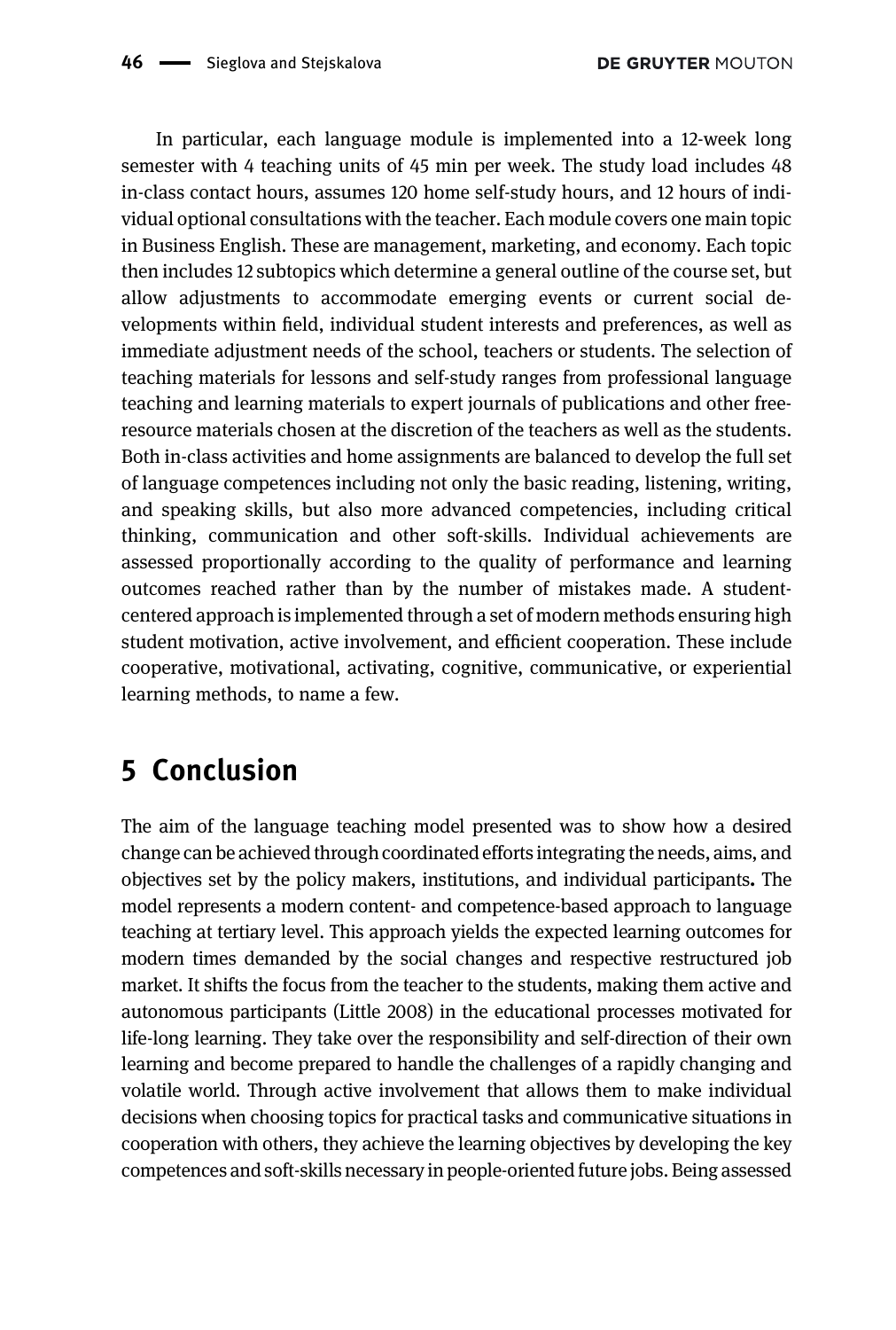by their actual performance, quality of completed tasks, efficiency of individual language competences and personal achievements rather than mistakes, they pluck up the necessary courage to face challenging tasks and complex problems. They enhance their cooperation, communication, and intercultural competences in the context of professional specializations and subjects. Exposed to tasks simulating real-life situations and reflecting actual social contexts, they learn flexibility, critical thinking, problem solving, decision making, or cultivated debate, and develop aptitudes to react to new or unexpected stimuli. Needless to say, such an approach fills in the gaps and expectations identified in the above-mentioned needs analysis conducted with both the students and potential employees within and outside a nation state.

Changes in educational content, aim, and style increase the demands on the teaching profession. The job of an educator, in fact, represents the type of jobs of the future based on strong soft and people-oriented skills. Educators must maintain their authority through efficient leadership based on experience from cooperation and management. They provide knowledge and expertise based on their own life experience and multi-disciplinary erudition. They stand as role models though personal and psychological maturity, stability, and wisdom, and they stay trustful based on their personal value system and integrity. Their job is not only to organize the activities, transmit knowledge and experience, or provide feedback and support, but also to continue their own life-long learning. They are active participants of social affairs, follow social development, self-study, think critically, problem-solve and adapt.

While the data presented in this paper generally confirm the same results over a decade of research, student needs demand further examination. Assuming the dynamics of industry 4.0 development, including the speed of progress in information and communication technologies, schools must be prepared to react to the continuing transformation of the job marked and provide their students with competitive knowledge, skills, and competences.

### References

- <span id="page-14-1"></span>Brinton, Donna M., Marguerite A. Snow & Marjorie B. Wesche. 1989. Content-based second language instruction. New York: Newbury House.
- <span id="page-14-0"></span>Brynjolfsson, Erik & Andrew McAfee. 2014. The second machine age: Work, progress, and prosperity in a time of brilliant technologies. New York: W. W. Norton & Company.
- <span id="page-14-2"></span>Bui, Huu T., Viet D. Tran & Trung N. Le. 2019. Knowledge and skill gap analysis: University enterprise relationship perspectives in Vietnam. Vietnam: Banking University in Ho Chi Min City.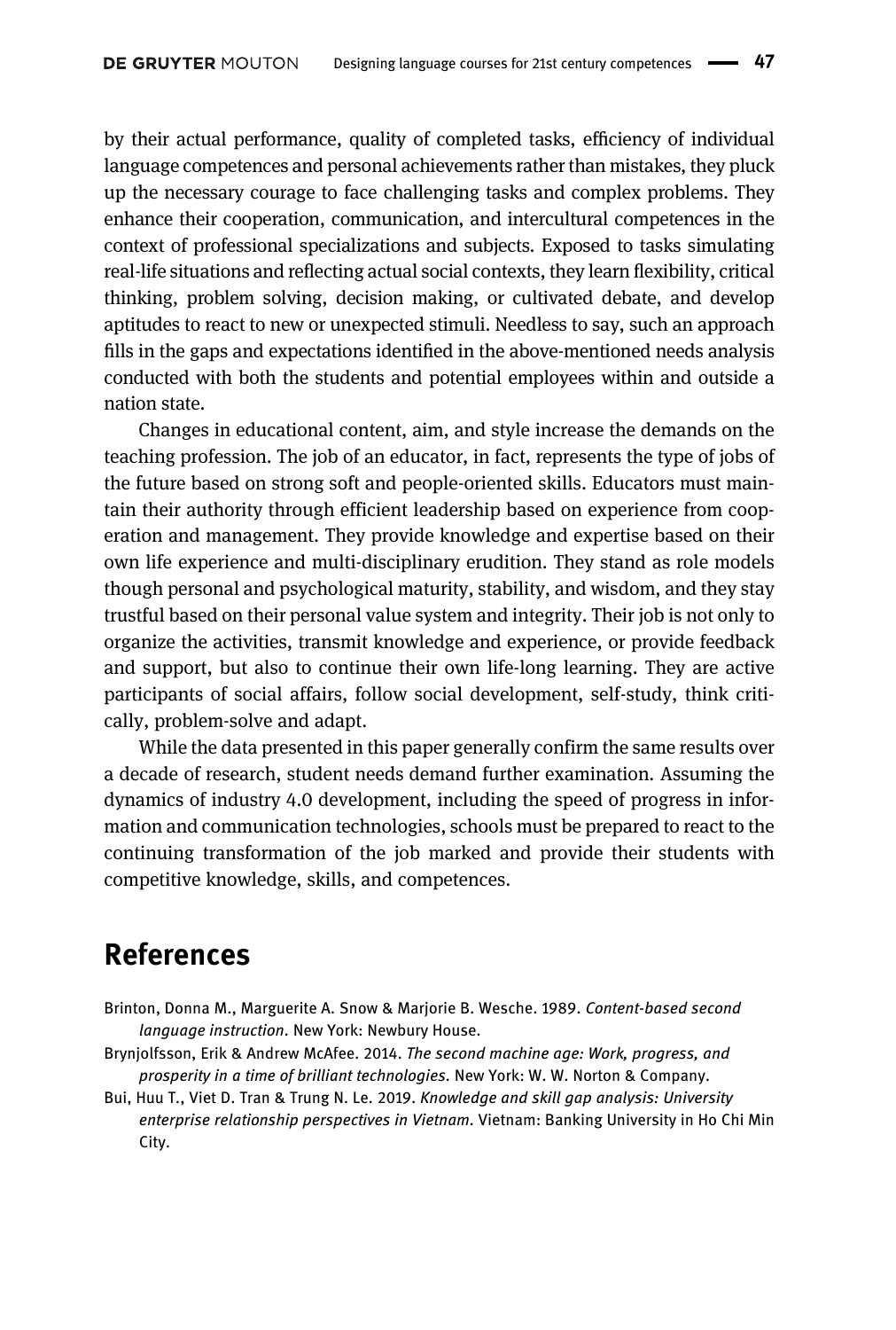<span id="page-15-4"></span>Chládek, Marcel. 2015. Dlouhodobý záměr vzdělávací a vědecké, výzkumné, vývojové a inovační, umělecké a další tvůrčí činnosti pro oblast vysokých škol na období 2016–2020. Ministry of Education, Youth and Sport. [https://www.msmt.cz/vzdelavani/vysoke-skolstvi/](https://www.msmt.cz/vzdelavani/vysoke-skolstvi/dlouhodoby-zamer) [dlouhodoby-zamer](https://www.msmt.cz/vzdelavani/vysoke-skolstvi/dlouhodoby-zamer).

<span id="page-15-8"></span>Cogo, Alessia & Martin Dewey. 2006. Efficiency in ELF communication: from pragmatic motives to lexico-grammatical innovation. Nordic journal of English studies 5(2). 59–94.

<span id="page-15-3"></span>Council of Europe. 2011. Common European framework of reference for languages: Learning, teaching, assessment. Strasbourg: Cambridge University Press.

<span id="page-15-1"></span>Council of the EU. 2011. Conclusions on multilingualism and the development of language competences. In Brussels: 3128th Education, Youth, Culture, and Sport Council Meeting, 28 and 29 November 2011.

<span id="page-15-2"></span>Council of the EU. 2014. Conclusions on multilingualism and the development of language competences. In Education, Youth, Culture and Sport Council meeting Brussels 20 May 2014.

<span id="page-15-15"></span>Duong, Nguyen T. T., Bui Q. Hung & Truong M. Kiet. 2018. Embedding the results of the enterprise survey and feedback from student placements. Ho Chi Minh City, Vietnam: University of Economics HCMC.

<span id="page-15-6"></span>Ellis, Rod. 2003. Task-based language learning and teaching. Oxford: Oxford University Press.

<span id="page-15-9"></span>Firth, Alan. 2009. Doing not being a foreign language learner: English as a lingua franca in the workplace and (some) implications for SLA. In Junko Mori & Numa Markee (eds.), International review of applied linguistics, special issue, 127–156.

<span id="page-15-11"></span>Fishman Joshua, 1971. Bilingualism in the barrio. Bloomington: Indiana University Press.

<span id="page-15-12"></span>Jernudd, Björn H. & Jiří V. Neustupný. 1987. Language planning: For whom? In Lorne Laforge (ed.), Proceedings of the international colloquium on language planning, 69–84. Québec: Les Presses de l'Université Laval.

<span id="page-15-5"></span>Johnson, David W., Roger T. Johnson & Karl A. Smith. 2014. Cooperative learning: Improving university instruction by basing practice on validated theory. Journal on Excellence in University Teaching 25(4). 85–118.

<span id="page-15-13"></span>Kimura, Goro C. 2014. Language management as a cyclical process: A case study on prohibiting Sorbian in the workplace. Slovo a Slovesnost 75(4). 225–270.

<span id="page-15-16"></span>Little, David. 2008. Language learner autonomy: Some fundamental considerations revisited. Innovations in Language Learning and Teaching 1. 14–29.

<span id="page-15-10"></span>Louhiala-Salminen, Leena & Anne Kankaanranta. 2011. Professional communication in a global business context: The notion of global communicative competence. IEEE Transactions on Professional Communication 54(3). 244–262.

<span id="page-15-7"></span>Marsh, David. 1994. Bilingual education & content and language integrated learning. Paris: International Association for Cross-Cultural Communication, Language Teaching in the Member States of the European Union (Lingua), University of Sorbonne.

Morgado, Margarida, Margarida Coelho, María del C. A. Ribeiro, Alexandra Albuquerque, Manuel M. da Silva, Graça Chorão, Suzana Cunha, Ana Gonçalves, Ana I. Carvalho, Mónica Régio, Sónia Faria & Isabel Chumbo. 2015. CLIL training guide: Creating a CLIL learning community in higher education. Santo Tirso – Portugal: De Facto Editores.

<span id="page-15-0"></span>MŠMT ČR. 2001. National programme for the development of education in the Czech Republic: White paper. Ministry of Education, Youth and Sport. [http://www.vzdelavani2020.cz/](http://www.vzdelavani2020.cz/images_obsah/dokumenty/knihovna-koncepci/bila-kniha/bila_kniha_2001_en.pdf) [images\\_obsah/dokumenty/knihovna-koncepci/bila-kniha/bila\\_kniha\\_2001\\_en.pdf](http://www.vzdelavani2020.cz/images_obsah/dokumenty/knihovna-koncepci/bila-kniha/bila_kniha_2001_en.pdf).

<span id="page-15-14"></span>Nekvapil, Jiří & Marek Nekula. 2006. On language management in multinational companies in the Czech Republic. Current Issues in Language Planning 7(2, 3). 307–327 [reprinted in